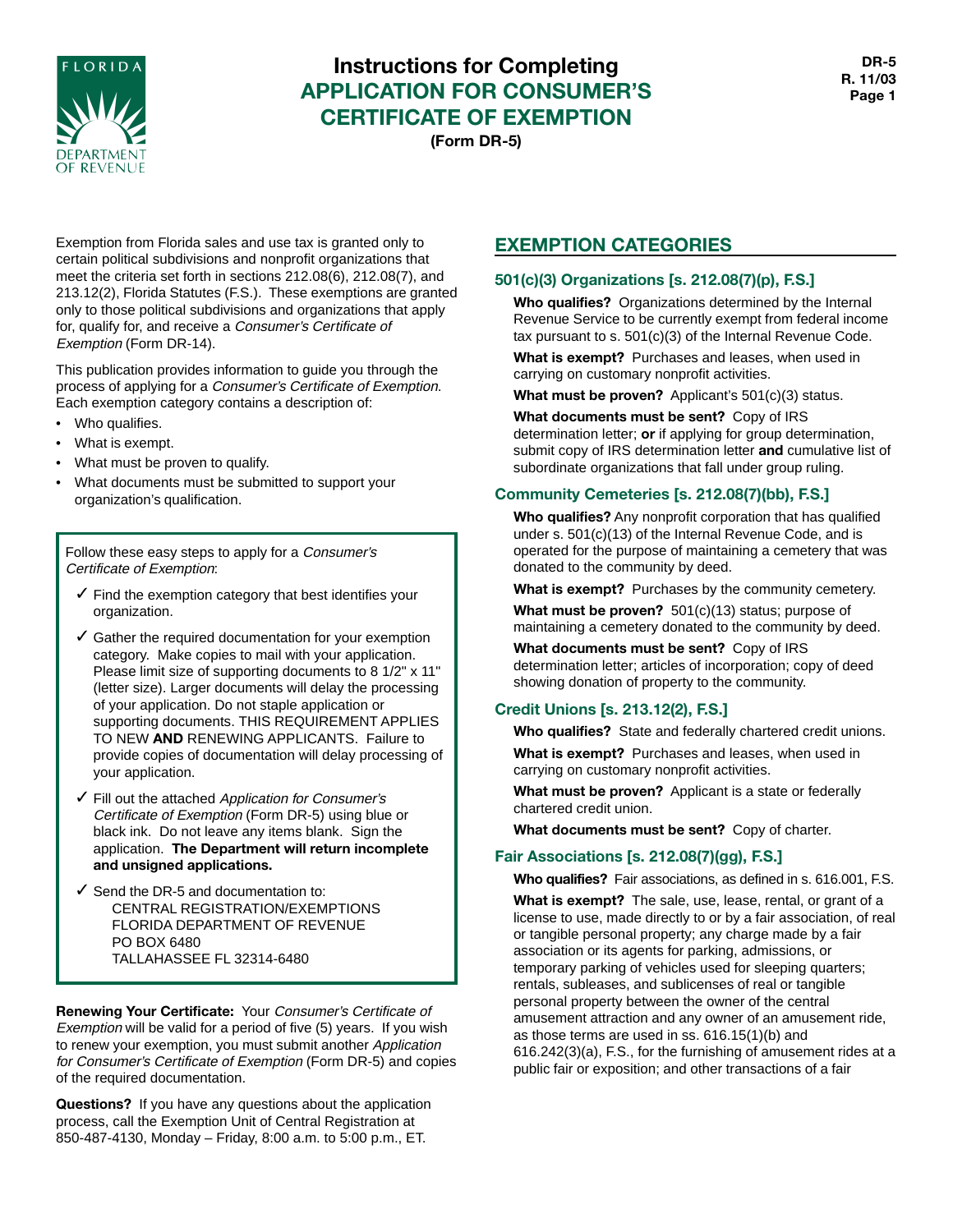association which are incurred directly by the fair association in the financing, construction, and operation of a fair, exposition, or other event or facility that is authorized by s. 616.08, F.S. This exemption does not apply to the sale of tangible personal property made by a fair association through an agent or independent contractor; sales of admissions and tangible personal property by a concessionaire, vendor, exhibitor, or licensee; or rentals and subleases of tangible personal property or real property between the owner of the central amusement attraction and a concessionaire, vendor, exhibitor, or licensee, except for the furnishing of amusement rides, which transactions are exempt.

**What must be proven?** Applicant is qualified as a fair association pursuant to Chapter 616, F.S.

**What documents must be sent?** Certified copy of the charter and articles of incorporation as a fair association (See Ch. 616, F.S., for information on obtaining designation and charter as a fair association)

## **Florida Fire and Emergency Services Foundation [s. 212.08(7)(aaa), F.S.]**

**Who qualifies?** The Florida Fire and Emergency Services Foundation.

**What is exempt?** Purchases by and leases directly to the foundation.

**What must be proven?** Applicant is the Florida Fire and Emergency Services Foundation.

**What documents must be sent?** Copy of articles of incorporation.

### **Florida Retired Educators Association [s. 212.08(7)(g), F.S.]**

**Who qualifies?** The Florida Retired Educators Association and its local chapters.

**What is exempt?** Purchases of office supplies, equipment, and publications made by the Association and its local chapters.

**What must be proven?** Applicant is the Florida Retired Educators Association or one of its local chapters.

**What documents must be sent?** Copy of articles of incorporation; designation of chapter.

#### **Library Cooperatives [s. 212.08(7)(uu), F.S.]**

**Who qualifies?** Library cooperatives certified under s. 257.41(2), F.S.

**What is exempt?** Purchases by and leases directly to the cooperative.

**What must be proven?** Applicant's designation pursuant to s. 257.41(2), F.S.

**What documents must be sent?** Copy of certificate or letter of designation pursuant to s. 257.41(2), F.S.

### **Nonprofit Cooperative Hospital Laundries [s. 212.08(7)(ii), F.S.]**

**Who qualifies?** Nonprofit organizations that are incorporated under Chapter 617, F.S., and which are treated, for federal income tax purposes, as cooperatives under Subchapter T of the Internal Revenue Code, whose sole purpose is to offer laundry supplies and services to their members, which members must all be exempt from federal income tax pursuant to s. 501(c)(3) of the Internal Revenue Code.

**What is exempt?** Purchases by and leases directly to the laundry.

**What must be proven?** Incorporation pursuant to Ch. 617, F.S.; IRC Subchapter T cooperative designation; all members are 501(c)(3).

**What documents must be sent?** Copy of articles of incorporation as filed with the Florida Secretary of State; Subchapter T designation; list of all members; copy of members' IRS determination letters.

#### **Nonprofit Water Systems [s. 212.08(7)(tt), F.S.]**

**Who qualifies?** A not-for-profit corporation that holds a current exemption from federal income tax under ss. 501(c)(4) or (12) of the Internal Revenue Code, the sole or primary function of the corporation is to construct, maintain, or operate a water system in this state.

**What is exempt?** Purchases by and leases directly to the water system.

**What must be proven?** Applicant's 501(c)(4) or (12) status; sole or primary function is to construct, maintain, or operate a water system in Florida.

**What documents must be sent?** Copy of IRS determination letter; articles of incorporation; most recently filed federal Form 990 or audited financial statement.

## **Organizations Benefiting Minors [s. 212.08(7)(l), F.S.]**

**Who qualifies?** Nonprofit organizations incorporated pursuant to Chapter 617, F.S., the primary purpose of which is providing activities that contribute to the development of good character or good sportsmanship, or to the educational or cultural development, of minors. This exemption is extended only to that level of the organization that has a salaried executive officer or an elected nonsalaried executive officer.

**What is exempt?** Purchases and leases, and sales of donated property (the term "donated property" means any property transferred to such nonprofit organization for less than 50 percent of its fair market value).

**What must be proven?** Applicant's status as a Florida nonprofit corporation; applicant's primary purpose; applicant directly provides activities to minors.

**What documents must be sent?** Copy of articles of incorporation as filed with the Florida Secretary of State; most recently filed federal Form 990 or audited financial statement; description of activities performed, number of participants in activities and percentage that are minors age 17 and under.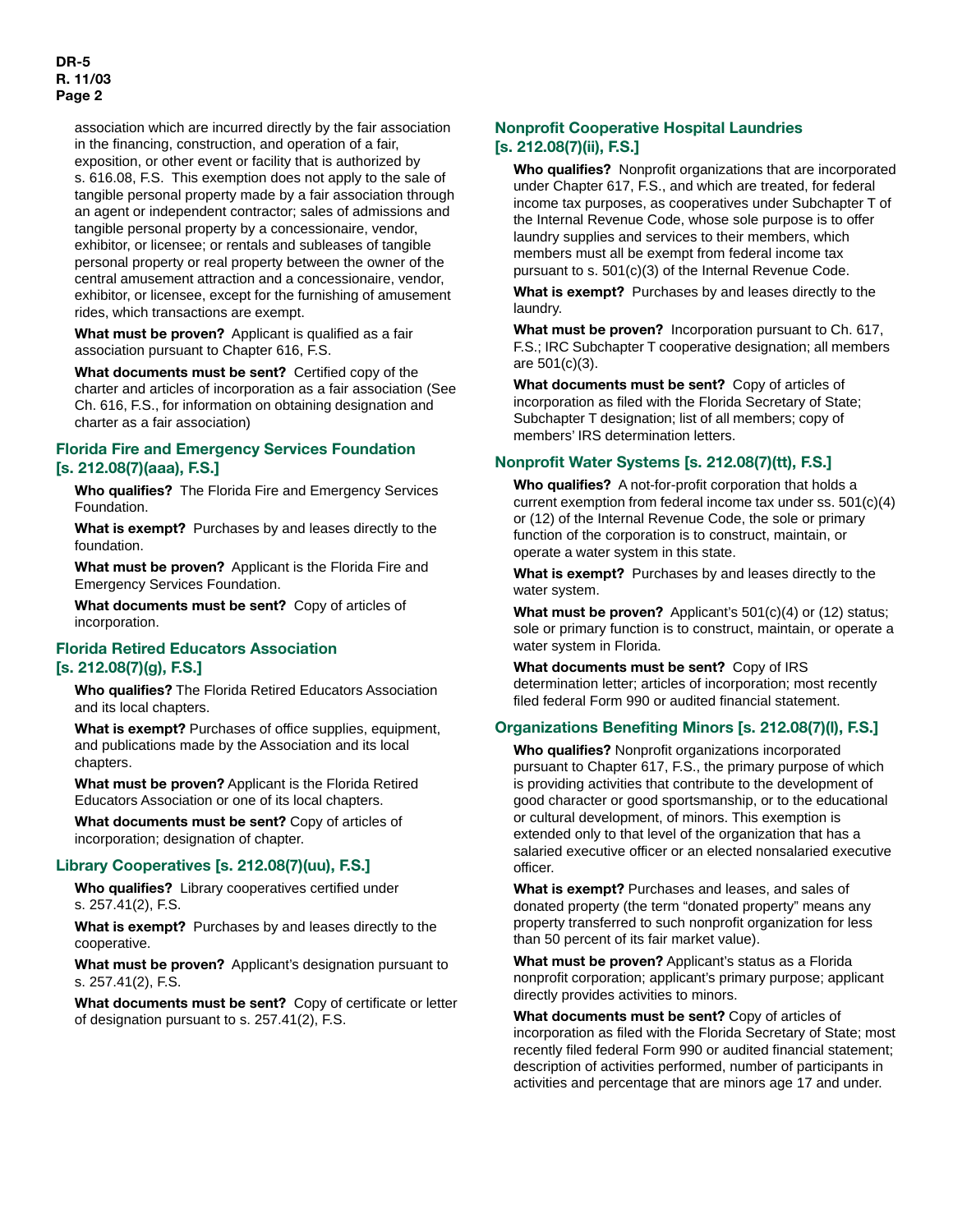## **Political Subdivisions [s. 212.08(6), F.S.]**

**Who qualifies?** The United States government; a state; or any county, municipality, or political subdivision of a state. Agencies of the United States government are not required to obtain a Consumer's Certificate of Exemption.

**What is exempt?** Purchases and leases, when payment is made directly to the selling dealer by the governmental entity. Purchases and leases by federal government employees on official business are also exempt.

**What must be proven?** Applicant is the United States Government; a state; or any county, municipality, or political subdivision of a state.

**What documents must be sent?** Copy of the law creating the entity or describing the entity as one of the aforementioned governmental bodies.

## **Parent-Teacher Organization or Association [s.212.08(7)(ll), F.S.]**

**Who qualifies?** Parent-teacher organizations (PTOs) and parent-teacher associations (PTAs) that are associated with schools that teach grades K through 12 and whose purpose is to raise funds for these schools.

**What is exempt?** Purchases and leases directly to the PTOs and PTAs.

**What must be proven?** Applicant is associated with a school that teaches grades K through 12 and the applicant's purpose is to raise funds for the school.

**What documents must be sent?** Copy of the organization's or association's bylaws.

#### **Religious Institutions [s. 212.08(7)(m), F.S.] (three classifications)**

**(1) Who qualifies? Churches, synagogues, and established physical places for worship** where nonprofit religious services and activities are regularly conducted and carried on.

**What is exempt?** Purchases and leases, when used in carrying on customary nonprofit religious activities. Also exempt are sales or leases of tangible personal property by religious institutions having an established physical place for worship at which nonprofit religious services and activities are regularly conducted and carried on.

**What must be proven?** Applicant's nonprofit status; a physical place for worship; regularly conducted/carried on religious services and activities.

**What documents must be sent?** Proof of nonprofit status (copy of articles of incorporation, statement of faith, or other organizing documents); proof of physical place (utility bill, lease or use agreement, mortgage, or insurance policy); schedule of services and activities.

**(2) Who qualifies? Transportation Providers** - nonprofit corporations whose sole purpose is to provide free transportation services to church members, their families, and other church attendees.

**What is exempt?** Purchases and leases, when used in carrying on customary nonprofit religious activities.

**What must be proven?** Applicant's nonprofit status; applicant's sole purpose.

**What documents must be sent?** Copy of articles of incorporation; most recently filed federal Form 990 or audited financial statement.

#### **(3) Who qualifies? Governing or Administrative Offices** -

nonprofit state, nonprofit district, or other nonprofit governing or administrative offices the function of which is to assist or regulate the customary activities of religious institutions.

**What is exempt?** Purchases and leases, when used in carrying on customary nonprofit religious activities.

**What must be proven?** Applicant's nonprofit status, member of a hierarchy, governing authority.

**What documents must be sent?** Copy of articles of incorporation, statement of faith, or other organizing documents; illustration or description of organizational structure, including subordinates; most recently filed federal Form 990 or audited financial statement.

#### **Schools, Colleges, and Universities [s. 212.08(7)(o), F.S.]**

**Who qualifies?** State tax-supported schools, colleges, or universities.

**What is exempt?** Purchases by and leases directly to the school, college, or university.

**What must be proven?** Applicant is a school, college or university; is state-supported.

**What documents must be sent?** Proof of state tax support.

## **Veterans' Organizations [s. 212.08(7)(n), F.S.]**

**Who qualifies?** Qualified veterans' organizations and their auxiliaries. The term "veterans' organizations" means nationally chartered or recognized veterans' organizations, including, but not limited to, Florida chapters of the Paralyzed Veterans of America, Catholic War Veterans of the U.S.A., Jewish War Veterans of the U.S.A., and the Disabled American Veterans, Department of Florida, Inc., which hold current exemptions from federal income tax under s. 501(c)(4) or (19) of the Internal Revenue Code.

**What is exempt?** Purchases and leases, when used in carrying on customary veterans' organization activities.

**What must be proven?** Applicant is nationally chartered or recognized; holds 501(c)(4) or (19) status.

**What documents must be sent?** Copy of charter; IRS determination letter.

### **Volunteer Fire Departments [s. 212.08(7)(u), F.S.]**

**Who qualifies?** Volunteer fire departments, duly chartered as Florida corporations not for profit.

**What is exempt?** Purchases of firefighting and rescue service equipment and supplies.

**What must be proven?** Florida nonprofit status.

**What documents must be sent?** Copy of articles of incorporation as filed with the Florida Secretary of State.